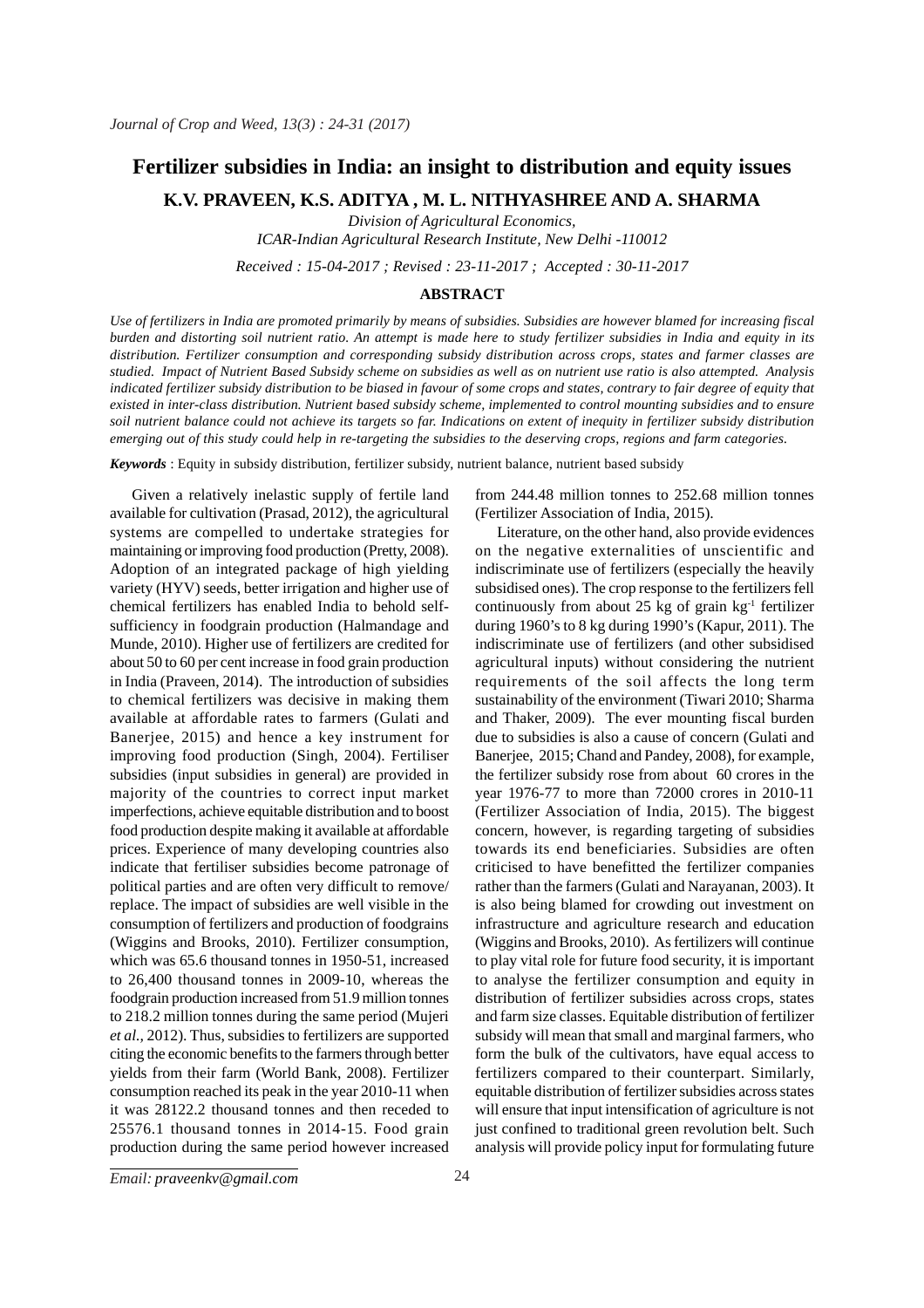*Praveen et al.*

fertilizer policies to harness the potential of diversified crop groups across states through sustainable intensification. The study assumes greater significance as Indian fertilizer policy is at crossroads, with the government trying to bring fertilizer subsidy under ambit of direct cash transfer.

## **MATERIALS AND METHODS**

Data on fertilizer consumption, subsidies, fertilizer prices and soil nutrient ratios are compiled from various issues of fertilizer statistics. Data pertaining to soil nutrient ratio was collected for the period 1990 to 2013. Crop-wise and state-wise share in fertilizer subsidies are calculated based on their respective share in fertilizer consumption using the data for the years 2011-12 and 2013-14 respectivley . It is assumed here that the subsidies are distributed across these categories in proportion to their total fertilizer usage. The data on farm category wise and crop wise fertilizer consumption, gross cropped area and area treated with one or more fertilizers were also collected for the years 2006-07 and 2011-12 from the input survey of the Government of India. Other secondary data sources like agricultural statistics at a glance, and cost of cultivation data of Government of India are also referred for the study. The tables in this paper are constructed based on the following calculations:

- Subsidy received by  $i^{th}$  crop = Share of  $i^{th}$  crop in total fertilizer use \* Total fertilizer subsidy received by all crops in that particular year
- Subsidy received by  $i<sup>th</sup>$  state = Fertilizer consumption of  $i<sup>th</sup>$  state (tonnes) \* Subsidy distributed per tonne of fertilizers (Rs. )
- Subsidy distributed per tonne of fertilizers= Total fertilizer subsidy distributed (Rs. ) / Total fertilizer consumption (tonnes)
- Subsidy received by  $i<sup>th</sup>$  farm category= Fertilizer consumption of i<sup>th</sup> farm category \* Fertilizer subsidy distributed per kg in that year

#### **RESULTS AND DISCUSSION**

#### **Trends in central subsidies**

The amount of fertilizer subsidies before 1970s did not created much burden on the central budget. The oil price shock of the early 70s and the retention price scheme, which the government implemented during the late 70s, triggered the hike in fertilizer subsidies (Gulati and Narayanan, 2003). The subsidy amount in constant 2011-12 prices of 760 crores in 1976-77 increased to 37061 crores in 2006-07 and to 62191 crores in 2013- 14 (Table 1). Its share in total subsidies increased from 6.34 per cent to 27.89 per cent during the same period. At one point, during the late 90s fertilizer subsidy even reached almost half of the total subsidies of the central

government. As per cent of GDP, the fertilizer subsidy increased manifold from 0.06 per cent in 1976-77 to 0.63 per cent in 2013-14. Analysis of growth rates of subsidies revealed that the fertilizer subsidy is growing at a faster rate than the total subsidies. The growth of fertilizer subsidies, which was 29.66 per cent during the 1980s, decreased to 12.85 per cent in 1990s. This was due to the measures taken by the government to scale down the fiscal deficit in the early 1990s. The latter half of the decade, however, showed the tendency to return to the higher subsidy rates with a growth of 15.31per cent during 1995-00, and 19.31per cent during 2001- 14. Available statistics show the total fertilizer subsidy is to the tune of Rs. 2070 crores in 2014-15 (revised estimate) and Rs.72969 crores in 2015-16 (budget estimate). The trend in major types of subsidies (Table 2) prove the prominence of subsidies towards fertilizer and food in India. Except the petroleum subsidy, which moved slightly downwards after 2012-13, no other subsidies showed signs of receding. In fact, the growth was picking up again in fertilizer and food subsides after 2011-12. In the year 2014-15, the share of food and fertilizer subsidies in total subsidies was about 44 and 24 per cent respectively. Within the fertilizer subsidies, indigenous urea fertilizer has received the highest share, followed by decontrolled fertilizers and imported urea.

#### **Crop wise fertilizer subsidy distribution**

Crops receives subsidies in proportion to their respective volume of fertilizer consumption. In India nitrogenous fertilizers are consumed more than phosphatic and potassic fertilizers (Table 3). A total of 24 million tonnes of fertilizers are consumed in India in the year 2011-12. Per hectare fertilizer usage is highest in sugarcane, followed by wheat, cotton and paddy. Paddy and wheat are the crops that receives the highest share in fertilizer subsidy. These two crops together accounts for about half of the total subsidy distributed for fertilizers in the country. The complementarity of the fertilizer use with other technological improvements like high yielding varieties and irrigation are prime reason for concentration of subsidies in these crops. Foodgrains in total receives about 67 per cent of the subsidy distributed. Cotton and sugarcane are other crops that receives a significant share in subsidies. Sugarcane, wheat, cotton and paddy are again the crops that benefit the most from fertilizer subsidy received per hectare crop area. Pulses, the crop group that is in the limelight in recent periods due to surge in prices, receives Rs. 2308 as subsidy  $ha^{-1}$ , which is the lowest among all crop groups. The intensity of fertilizer use, and hence the incidence of subsidy however varies across the states for the same crop (Table 4). Paddy, wheat, sugarcane and cotton are thus the crops that benefit most from the fertilizer subsidies. The share of fertilizer cost in total

*J. Crop and Weed, 13(3)* 25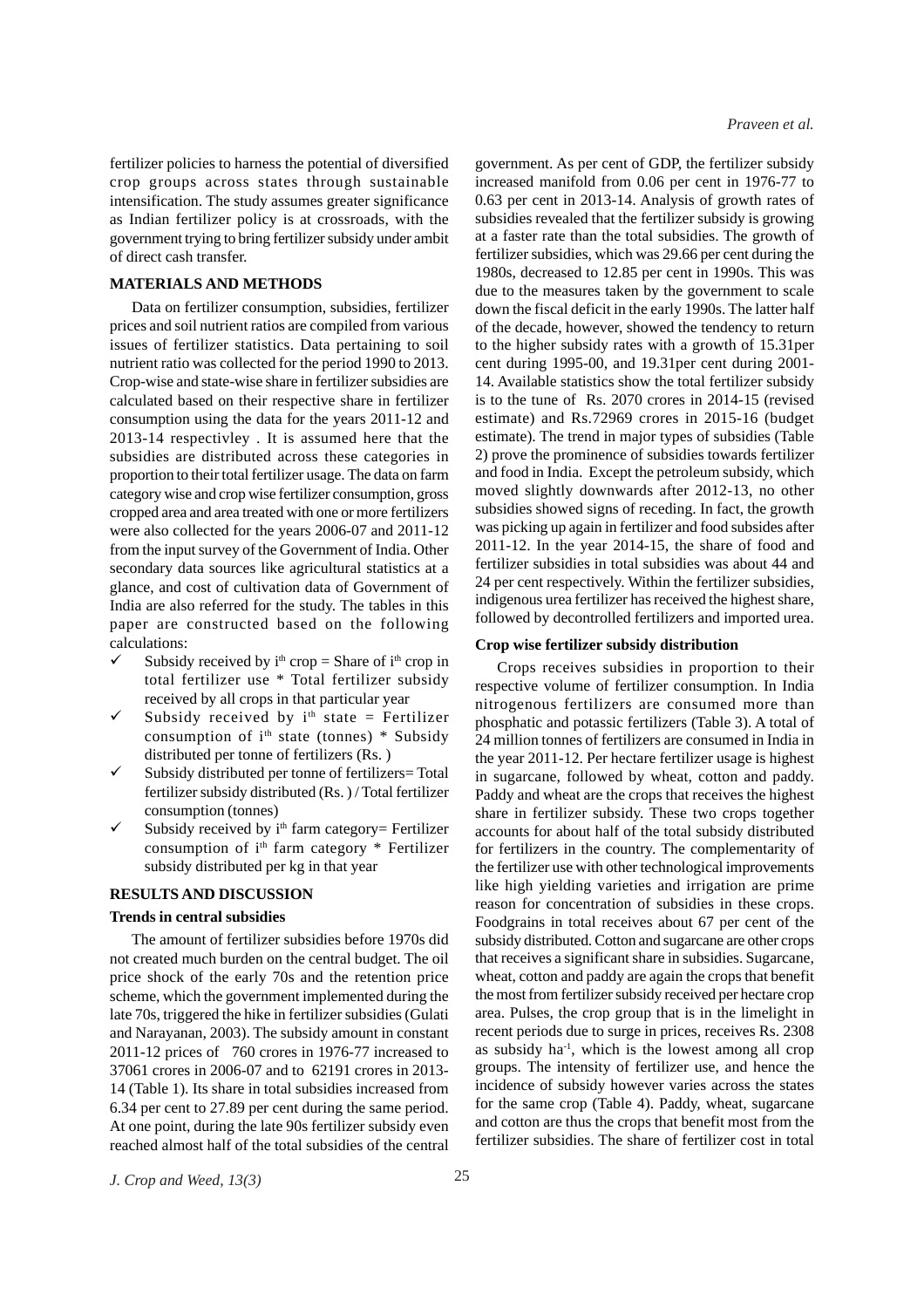## *Fertilizer subsidy in India*

|         | Amount (crores) and share of fertilizer subsidy |                                |                      |         | Growth in central subsidies $(\% )$ |                       |                           |  |
|---------|-------------------------------------------------|--------------------------------|----------------------|---------|-------------------------------------|-----------------------|---------------------------|--|
| Year    | Subsidy in constant<br>2011 prices<br>(crores)  | <b>Total subsidy</b><br>$($ %) | <b>GDP</b><br>$(\%)$ | Year    | Food<br>subsidy                     | Fertilizer<br>subsidy | <b>Total</b><br>subsidies |  |
| 1976-77 | 760.71                                          | 6.34                           | 0.06                 | 1980-90 | 18.67                               | 29.66                 | 21.06                     |  |
| 1986-87 | 10717.85                                        | 34.80                          | 0.59                 | 1990-00 | 16.91                               | 12.85                 | 9.45                      |  |
| 1996-97 | 17159.79                                        | 48.89                          | 0.53                 | 1991-95 | 23.74                               | 4.28                  | $-15.17$                  |  |
| 2006-07 | 37061.79                                        | 45.90                          | 0.61                 | 1995-00 | 10.78                               | 15.31                 | 12.95                     |  |
| 2013-14 | 62191.45                                        | 27.89                          | 0.63                 | 2001-14 | 15.76                               | 19.31                 | 16.45                     |  |

**Table 1: Trend in fertilizer subsidies and growth in major subsidies (1976 till 2013)**

# **Table 2: Share of major subsidies in India (2004 till 2014)**

|           | Share in total fertilizer subsidy $(\% )$ |                         |                     | Share in total subsidies $(\% )$  |       |                  |              |  |  |
|-----------|-------------------------------------------|-------------------------|---------------------|-----------------------------------|-------|------------------|--------------|--|--|
| Year      | <b>Indigenous</b><br>urea                 | <b>Imported</b><br>urea | <b>Decontrolled</b> | <b>Total</b><br><b>Fertilizer</b> | Food  | <b>Petroleum</b> | <b>Other</b> |  |  |
| 2004-2005 | 64.51                                     | 3.11                    | 32.38               | 34.55                             | 56.14 | 6.43             | 2.62         |  |  |
| 2005-2006 | 57.71                                     | 6.56                    | 35.73               | 38.85                             | 48.56 | 5.65             | 6.40         |  |  |
| 2006-2007 | 48.24                                     | 12.49                   | 39.27               | 45.90                             | 42.04 | 4.72             | 6.35         |  |  |
| 2007-2008 | 39.86                                     | 20.33                   | 39.81               | 46.40                             | 44.74 | 4.03             | 4.90         |  |  |
| 2008-2009 | 23.46                                     | 13.16                   | 63.39               | 59.06                             | 33.73 | 2.20             | 4.72         |  |  |
| 2009-2010 | 28.70                                     | 7.51                    | 63.79               | 43.34                             | 41.35 | 10.58            | 4.13         |  |  |
| 2010-2011 | 24.21                                     | 10.36                   | 65.43               | 35.92                             | 36.81 | 22.13            | 5.08         |  |  |
| 2011-2012 | 28.86                                     | 19.59                   | 51.55               | 32.12                             | 33.41 | 31.42            | 3.04         |  |  |
| 2012-2013 | 30.31                                     | 23.34                   | 46.35               | 25.61                             | 32.99 | 37.60            | 3.77         |  |  |
| 2013-2014 | 38.99                                     | 17.72                   | 43.29               | 26.60                             | 36.01 | 33.45            | 3.94         |  |  |
| 2014-2015 | 49.34                                     | 16.86                   | 33.81               | 27.99                             | 44.12 | 24.33            | 3.55         |  |  |

*Source: Fertilizer Association of India, 2015*

# **Table 3: Crop wise fertilizer consumption and subsidy distribution (2011-12)**

| Crop                        |          | Fertilizer used ('000 tonnes) |         |          | <b>Fertilizer</b><br>used per<br>ha GCA | <b>Fertilizer</b><br>subsidy | <b>Share</b> in<br>fertilizer<br>subsidy | Fertilizer<br>subsidy<br>$ha^{-1}$ |
|-----------------------------|----------|-------------------------------|---------|----------|-----------------------------------------|------------------------------|------------------------------------------|------------------------------------|
|                             | N        | ${\bf P}$                     | K       | Total    | $(kg ha-1)$                             | received<br>(crores)         | $(\%)$                                   | GCA                                |
| Paddy                       | 4413.45  | 1946.71                       | 907.93  | 7268.09  | 149.34                                  | 20516.54                     | 29.30                                    | 4215.58                            |
| Wheat                       | 3533.01  | 1472.32                       | 268.56  | 5273.90  | 177.96                                  | 14887.28                     | 21.26                                    | 5023.40                            |
| Jowar                       | 333.00   | 165.17                        | 49.45   | 547.62   | 87.54                                   | 1545.83                      | 2.21                                     | 2471.23                            |
| Bajra                       | 257.78   | 104.33                        | 32.15   | 394.26   | 49.31                                   | 1112.93                      | 1.59                                     | 1391.91                            |
| Maize                       | 735.22   | 335.60                        | 130.48  | 1201.31  | 112.23                                  | 3391.08                      | 4.84                                     | 3167.99                            |
| Groundnut                   | 157.81   | 130.18                        | 50.85   | 338.84   | 102.05                                  | 956.48                       | 1.37                                     | 2880.70                            |
| Sugarcane                   | 762.59   | 411.21                        | 221.13  | 1394.92  | 319.55                                  | 3937.62                      | 5.62                                     | 9020.31                            |
| Cotton                      | 1403.81  | 534.21                        | 213.86  | 2151.88  | 153.43                                  | 6074.39                      | 8.68                                     | 4331.04                            |
| Total foodgrains            | 10494.95 | 4592.98                       | 1543.30 | 16631.23 | 130.85                                  | 46947.03                     | 67.05                                    | 3693.69                            |
| Total pulses                | 993.89   | 437.49                        | 107.57  | 1538.95  | 81.85                                   | 4340.81                      | 6.20                                     | 2308.58                            |
| Total oilseeds              | 1374.19  | 797.63                        | 204.41  | 2376.24  | 92.60                                   | 6707.70                      | 9.58                                     | 2614.02                            |
| Total fruits                | 230.87   | 154.34                        | 118.24  | 503.45   | 177.90                                  | 1421.14                      | 2.03                                     | 5021.70                            |
| Total vegetables            | 373.17   | 251.94                        | 146.91  | 772.01   | 197.72                                  | 2179.26                      | 3.11                                     | 5581.24                            |
| Total spices and condiments | 142.10   | 93.03                         | 47.17   | 282.31   | 144.07                                  | 796.90                       | 1.14                                     | 4066.85                            |
| All crops                   | 15150.66 | 7051.84                       | 2599.96 | 24802.47 | 130.71                                  | 70013.00                     | 100.00                                   | 3689.67                            |

*Source : Input survey, 2011-12*

*J. Crop and Weed, 13(3)* 26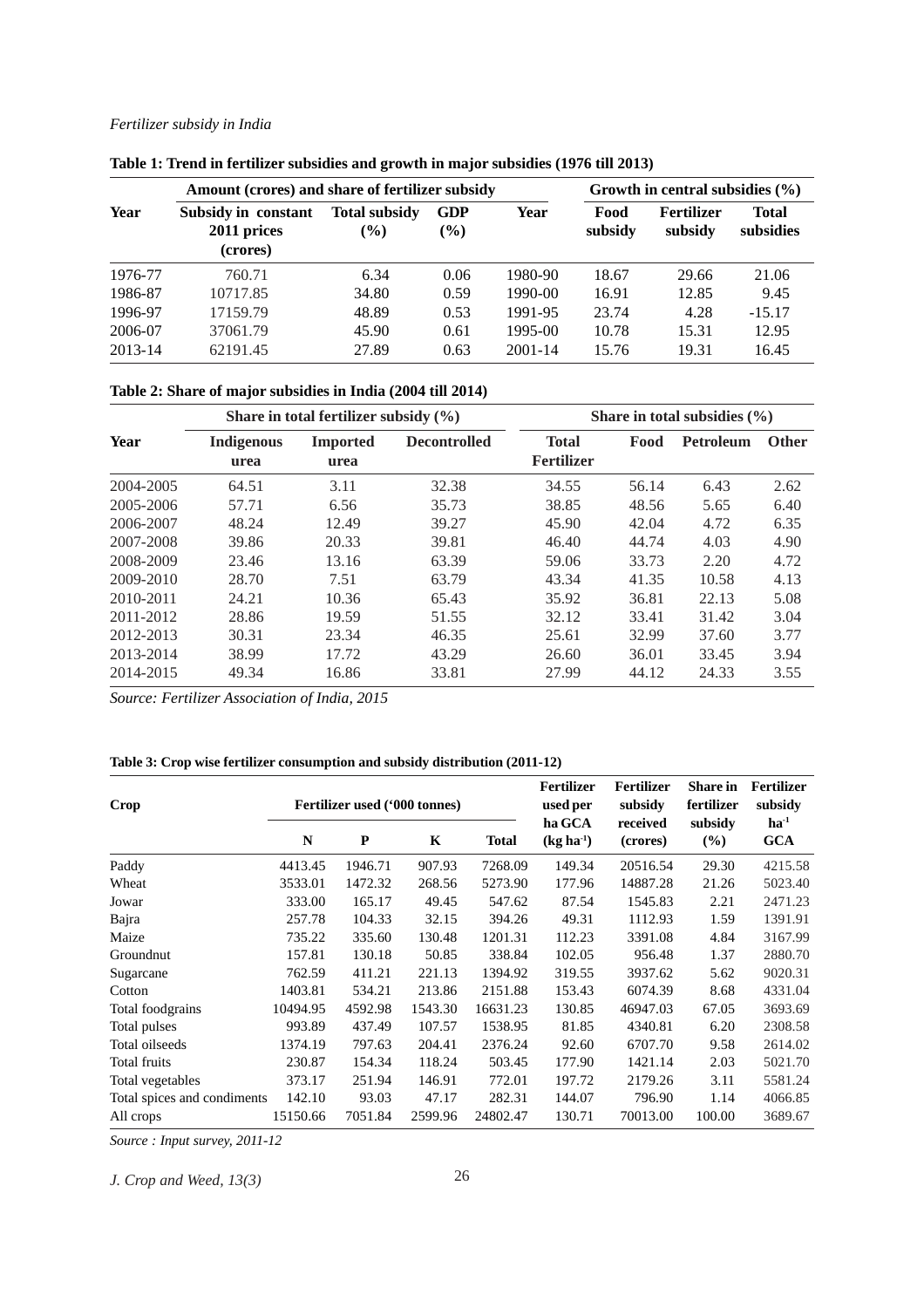**Table 4: Consumption and cost of fertilizers in selected states (2013-14)**

| <b>State</b>         | <b>Fertilizer</b><br>consumption fertilizer in<br>$\mathbf{h} \mathbf{a}^{-1}$ | Share of<br>operational | <b>Fertilizer</b><br>$ha^{-1}$ | Share of<br>operational  | <b>Fertilizer</b><br>consumption fertilizer in consumption<br>$ha^{-1}$ | Share of<br>fertilizer in<br>operational | <b>Fertilizer</b><br>consumption<br>$\mathbf{h} \mathbf{a}^{-1}$ | Share of<br>fertilizer in<br>operational |  |
|----------------------|--------------------------------------------------------------------------------|-------------------------|--------------------------------|--------------------------|-------------------------------------------------------------------------|------------------------------------------|------------------------------------------------------------------|------------------------------------------|--|
|                      | (kg)                                                                           | cost(%)                 | $\left( \mathrm{kg} \right)$   | cost(%)                  | (kg)                                                                    | cost(%)                                  | (kg)                                                             | cost(%)                                  |  |
|                      | Paddy                                                                          |                         | Wheat                          |                          |                                                                         | <b>Sugarcane</b>                         | <b>Cotton</b>                                                    |                                          |  |
| Andhra Pradesh       | 239.24                                                                         | 14.01                   |                                | 14.02                    | 148.51                                                                  | 6.77                                     | 268.79                                                           | 13.55                                    |  |
| Gujarat              | 153.69                                                                         | 11.50                   | 186.67                         | 12.80                    | $\qquad \qquad -$                                                       | $\overline{\phantom{0}}$                 | 217.99                                                           | 10.73                                    |  |
| Haryana              | 207.83                                                                         | 12.07                   | 202.18                         |                          | 255.35                                                                  | 10.03                                    | 135.58                                                           | 7.19                                     |  |
| Karnataka            | 260.65                                                                         | 17.68                   | $\overline{\phantom{0}}$       | 11.97                    | 338.29                                                                  | 13.22                                    | 170.25                                                           | 14.33                                    |  |
| Madhya Pradesh       | 105.66                                                                         | 11.24                   | 100.44                         | 13.31                    | $\qquad \qquad -$                                                       | $\overline{\phantom{0}}$                 | 84.08                                                            | 10.80                                    |  |
| Maharashtra          | 143.48                                                                         | 8.00                    | 192.26                         | 21.87                    | 643.98                                                                  | 16.64                                    | 257.40                                                           | 14.42                                    |  |
| Punjab               | 209.11                                                                         | 11.87                   | 251.12                         | 9.96                     |                                                                         |                                          | 191.75                                                           | 9.19                                     |  |
| Rajasthan            | $\qquad \qquad -$                                                              | $\qquad \qquad -$       | 131.39                         | $\overline{\phantom{a}}$ |                                                                         |                                          | 129.26                                                           | 6.75                                     |  |
| Tamil Nadu           | 240.19                                                                         | 12.00                   |                                | 15.62                    | 458.50                                                                  | 10.16                                    | 172.73                                                           | 10.41                                    |  |
| <b>Uttar Pradesh</b> | 156.80                                                                         | 12.87                   | 173.57                         |                          | 192.69                                                                  | 7.92                                     |                                                                  |                                          |  |

*Source: GoI, 2017*

# **Table 5: Share of major states in fertilizer subsidy (2014-15)**

| <b>State</b>         | <b>Fertilizer</b><br>consumption<br>$(900 \t  \t 0$ | <b>Fertilizer</b><br>subsidy<br>(crores) | Share of states in<br>fertilizer subsidy<br>$(\%)$ | <b>Share in</b><br>GCA (%) | Subsidy per<br>ha GCA |
|----------------------|-----------------------------------------------------|------------------------------------------|----------------------------------------------------|----------------------------|-----------------------|
| Assam                | 286.44                                              | 807.15                                   | 1.12                                               | 2.16                       | 1923.16               |
| <b>Bihar</b>         | 1346.19                                             | 3793.38                                  | 5.26                                               | 4.00                       | 4877.69               |
| Jharkhand            | 114.62                                              | 322.98                                   | 0.45                                               | 0.85                       | 1949.21               |
| Odisha               | 499.54                                              | 1407.64                                  | 1.95                                               | 2.61                       | 2776.95               |
| West Bengal          | 1466.91                                             | 4133.55                                  | 5.74                                               | 4.81                       | 4419.49               |
| Haryana              | 1303.15                                             | 3672.10                                  | 5.10                                               | 3.28                       | 5760.15               |
| Himachal Pradesh     | 53.06                                               | 149.52                                   | 0.21                                               | 0.49                       | 1578.84               |
| Jammu& Kashmir       | 110.07                                              | 310.16                                   | 0.43                                               | 0.60                       | 2669.21               |
| Punjab               | 1717.75                                             | 4840.38                                  | 6.72                                               | 4.05                       | 6150.42               |
| <b>Uttar Pradesh</b> | 4271.64                                             | 12036.90                                 | 16.70                                              | 13.28                      | 4661.67               |
| Uttarakhand          | 170.37                                              | 480.08                                   | 0.67                                               | 0.58                       | 4271.17               |
| Andhra Pradesh       | 1738.83                                             | 4899.78                                  | 6.80                                               | 4.09                       | 6155.51               |
| Telangana            | 1177.57                                             | 3318.23                                  | 4.60                                               | 2.93                       | 5831.69               |
| Karnataka            | 1831.97                                             | 5162.24                                  | 7.16                                               | 6.04                       | 4394.14               |
| Kerala               | 209.50                                              | 590.34                                   | 0.82                                               | 1.33                       | 2277.56               |
| Tamil Nadu           | 1014.80                                             | 2859.57                                  | 3.97                                               | 2.64                       | 5563.36               |
| Gujarat              | 1684.00                                             | 4745.28                                  | 6.58                                               | 6.48                       | 3766.10               |
| Madhya Pradesh       | 1796.94                                             | 5063.53                                  | 7.03                                               | 11.90                      | 2189.16               |
| Chattisgarh          | 605.40                                              | 1705.93                                  | 2.37                                               | 2.93                       | 2997.60               |
| Maharashtra          | 2814.66                                             | 7931.33                                  | 11.01                                              | 11.25                      | 3625.91               |
| Rajasthan            | 1298.98                                             | 3660.35                                  | 5.08                                               | 12.32                      | 1528.07               |
| All India            | 25576.12                                            | 72070.00                                 | 100.00                                             | 100.00                     | 3707.32               |

*Source: Fertilizer Association of India, 2015*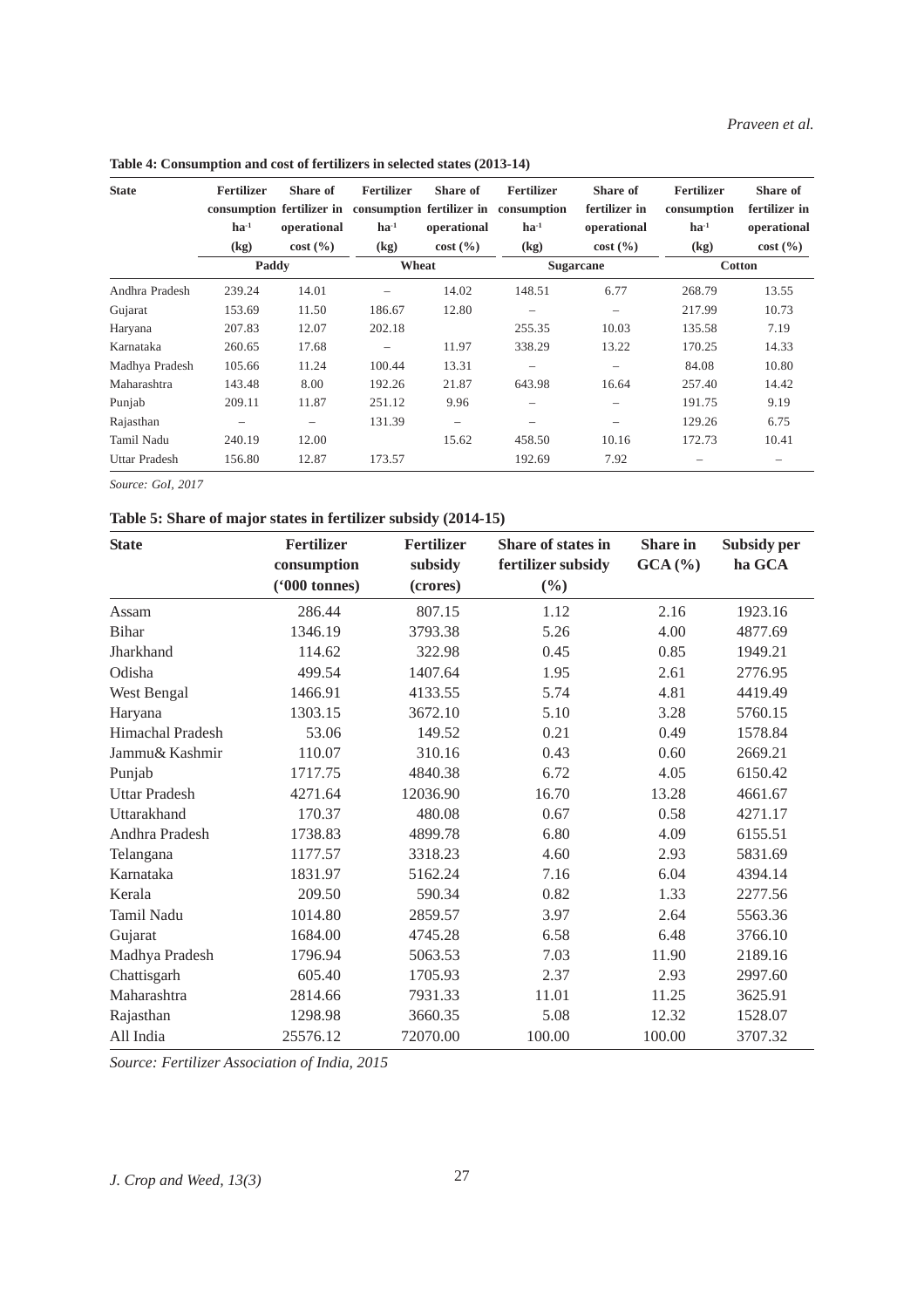### *Fertilizer subsidy in India*

|  | Table 6: Farm size wise incidence of fertilizer subsidy |  |  |
|--|---------------------------------------------------------|--|--|
|  |                                                         |  |  |

| Year    | <b>Particulars</b>                                                   |                 |              |                       | <b>Farm size categories</b> |         |                    |
|---------|----------------------------------------------------------------------|-----------------|--------------|-----------------------|-----------------------------|---------|--------------------|
|         |                                                                      | <b>Marginal</b> | <b>Small</b> | <b>Semi</b><br>medium | <b>Medium</b>               | Large   | All farm<br>groups |
| 2006-07 | Fertilizer consumption $kg \, ha^{-1}$                               | 139.7           | 128.3        | 108.3                 | 95.1                        | 67.6    | 112.8              |
|         | Fertilizer subsidy $ha^{-1}(Rs.)$                                    | 4065.68         | 3733.91      | 3151.85               | 2767.69                     | 1967.36 | 3282.81            |
|         | Ratio of subsidies to all farm groups                                | 1.23            | 1.13         | 0.96                  | 0.84                        | 0.59    | 1.00               |
|         | Share in cropped area (%)                                            | 23.42           | 20.94        | 22.95                 | 22.45                       | 10.21   | 100.00             |
|         | Share in fertilizer consumption $(\%)$                               | 29.02           | 23.84        | 22.06                 | 18.95                       | 6.13    | 100.00             |
|         | Share in number of holdings applying one.<br>or more fertilizers (%) | 61.65           | 20.04        | 12.02                 | 5.46                        | 0.84    | 100.00             |
| 2011-12 | Fertilizer consumption $kg$ ha <sup>-1</sup>                         | 188.65          | 130.64       | 113.63                | 99.4                        | 84.74   | 130.71             |
|         | Fertilizer subsidy ha <sup>-1</sup> (Rs.)                            | 5612.64         | 3886.87      | 3380.63               | 2957.42                     | 2521.1  | 3888.77            |
|         | Ratio of subsidies to all farm groups                                | 1.44            | 0.99         | 0.86                  | 0.76                        | 0.64    | 1.00               |
|         | Share in cropped area (%)                                            | 24.84           | 22.46        | 23.55                 | 20.69                       | 8.44    | 100.00             |
|         | Share in fertilizer consumption $(\%)$                               | 35.86           | 22.46        | 20.48                 | 15.73                       | 5.47    | 100.00             |
|         | Share in number of holdings applying one.<br>or more fertilizers (%) | 65.22           | 19.12        | 10.70                 | 4.33                        | 0.62    | 100.00             |

# **Table 7: Consumption of major fertilizer grades in India from 2005-06 to 2014-15 ('000 tonnes)**

| Year        | DAP      | <b>TSP</b> | <b>MOP</b> | $16 - 20 - 0 - 13$ | $20 - 20 - 0 - 13$ | <b>Urea</b> |
|-------------|----------|------------|------------|--------------------|--------------------|-------------|
| $2005 - 06$ | 6763.92  |            | 2731.26    | 175.24             | 2081.63            | 22297.51    |
| 2006-07     | 7381     |            | 2585.61    | 164.21             | 2210.11            | 24337.66    |
| 2007-08     | 7496.61  |            | 2880.69    | 166.55             | 1723.37            | 25963.15    |
| 2008-09     | 9231.21  | 206.54     | 4077.33    | 162.12             | 2492.75            | 26649.21    |
| $2009-10$   | 10491.83 | 84.2       | 4634.06    | 210.34             | 3466.52            | 26673.44    |
| 2010-11     | 10869.9  | 86.65      | 3931.62    | 427.07             | 3576.43            | 28112.53    |
| $2011 - 12$ | 10191.19 | 78.13      | 3028.93    | 523.58             | 5416.95            | 29565.32    |
| 2012-13     | 9154.08  | 39.56      | 2211.02    | 272.84             | 3703.17            | 30002.2     |
| $2013 - 14$ | 7357.42  | 3.59       | 2280.41    | 163.71             | 3336.82            | 30600.48    |
| 2014-15     | 7625.56  | 1.84       | 2853.35    | 135.7              | 3801.89            | 30609.97    |

*Source: Fertilizer Association of India, 2015*



**Fig. 1**: **Fertilizer subsidy as percentage of gross value of output**

*J. Crop and Weed, 13(3)* 28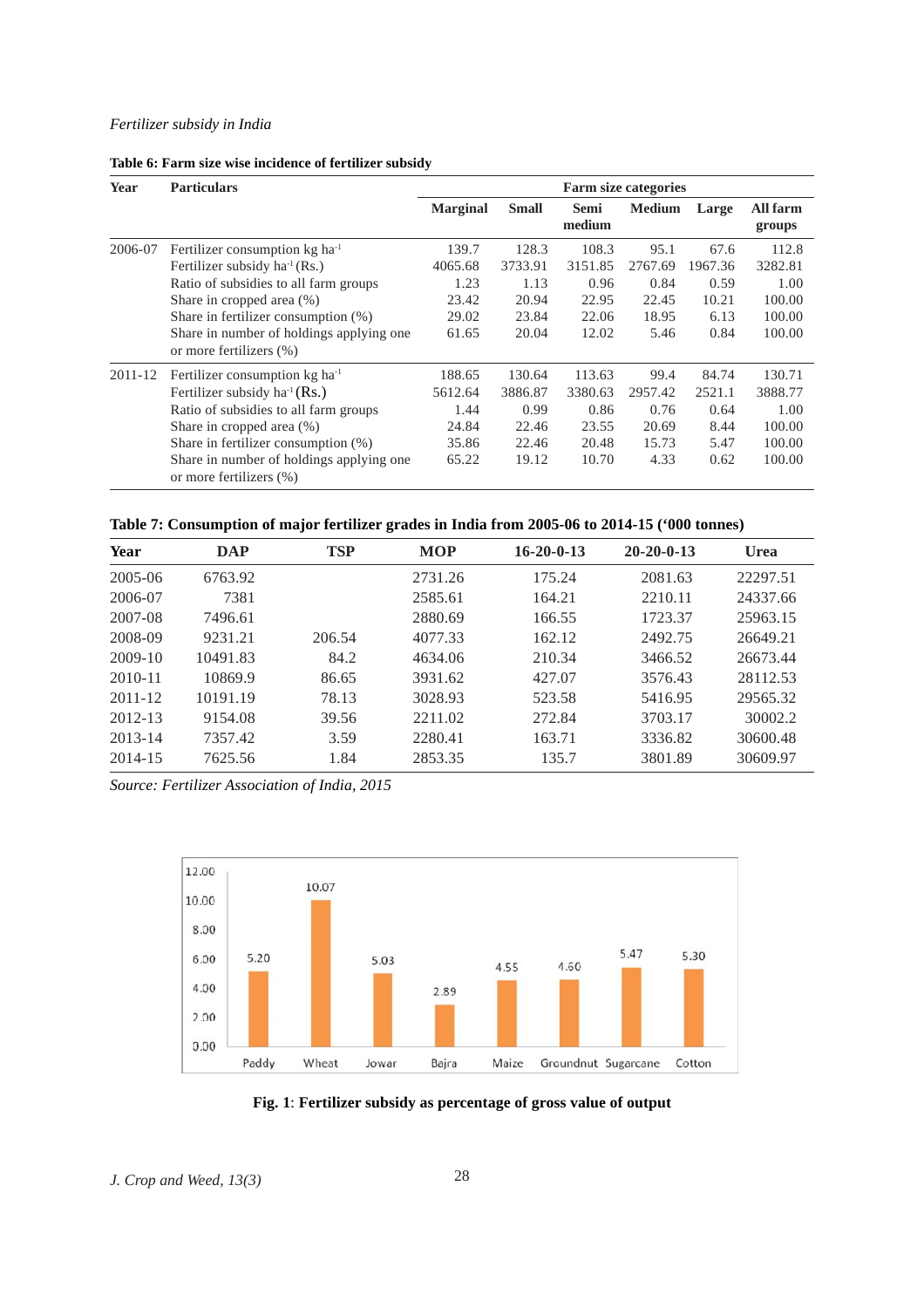

Fig. 2: Retail prices (<sup>1</sup>T<sup>-1</sup>) of major fertilizer grades in India after nutrient based **subsidy (Quarter wise from 2010-11 to 2013-14)**



**Fig. 3: Percentage change in all India consumption of selected fertilizers**

operational cost are also high in these crops in major producing states. For example, fertilizer cost contributed about 17.68, 14.01 and 12.87 per cent respectively to the total operational cost of paddy in the states of Karnataka, Andhra Pradesh and Uttar Pradesh. Similarly, its share is as high as 21.87, 16.64 and 14.42 per cent respectively for wheat, sugarcane and cotton in Maharashtra. Subsidy on fertilizer amounts to about 5.20 per cent to 10.07 per cent of gross value of output per ha in sugarcane, wheat, cotton and paddy (Fig. 1) which indicates the importance of subsidy on the economy of farmers growing these crops. The cause of concern, however, is extremely low fertilizer use in case of total pulses and coarse cereals like bajra and jowar. This also offers ample scope for increasing production through promoting use of fertilizers at recommended doses.

### **State wise fertilizer subsidy distribution**

The nature and status of agriculture among various Indian states are different, owing to the agro-climatic diversity of the country and gross cropped area available in each state. The diverse climate and soil fertility facilitates cultivation of different crops with varying nutrient requirements. Understanding these fully, and also the fact that the fertilizer consumption is bound to vary according to several other factors, still it is worthwhile to inquire the equity in subsidy distribution across states. At present, the fertilizer subsidies in India is concentrated in seven of its states. Uttar Pradesh (16.70%) and Maharashtra (11.01%) leads the table, followed by Karnataka (7.16%), Madhya Pradesh (7.03%), Andhra Pradesh (6.80%), Punjab (6.72%) and Gujarat (6.58%). These seven states holding 57.09 per cent of the GCA of the country together receives 62 per cent of the total fertilizer subsidy distributed. It is also worth mentioning that these states are dominated by the fertilizer intensive crops like paddy, wheat, sugarcane and cotton. The states of Assam, Jharkhand, Chattisgarh, Odisha, Himachal Pradesh and Jammu and Kashmir,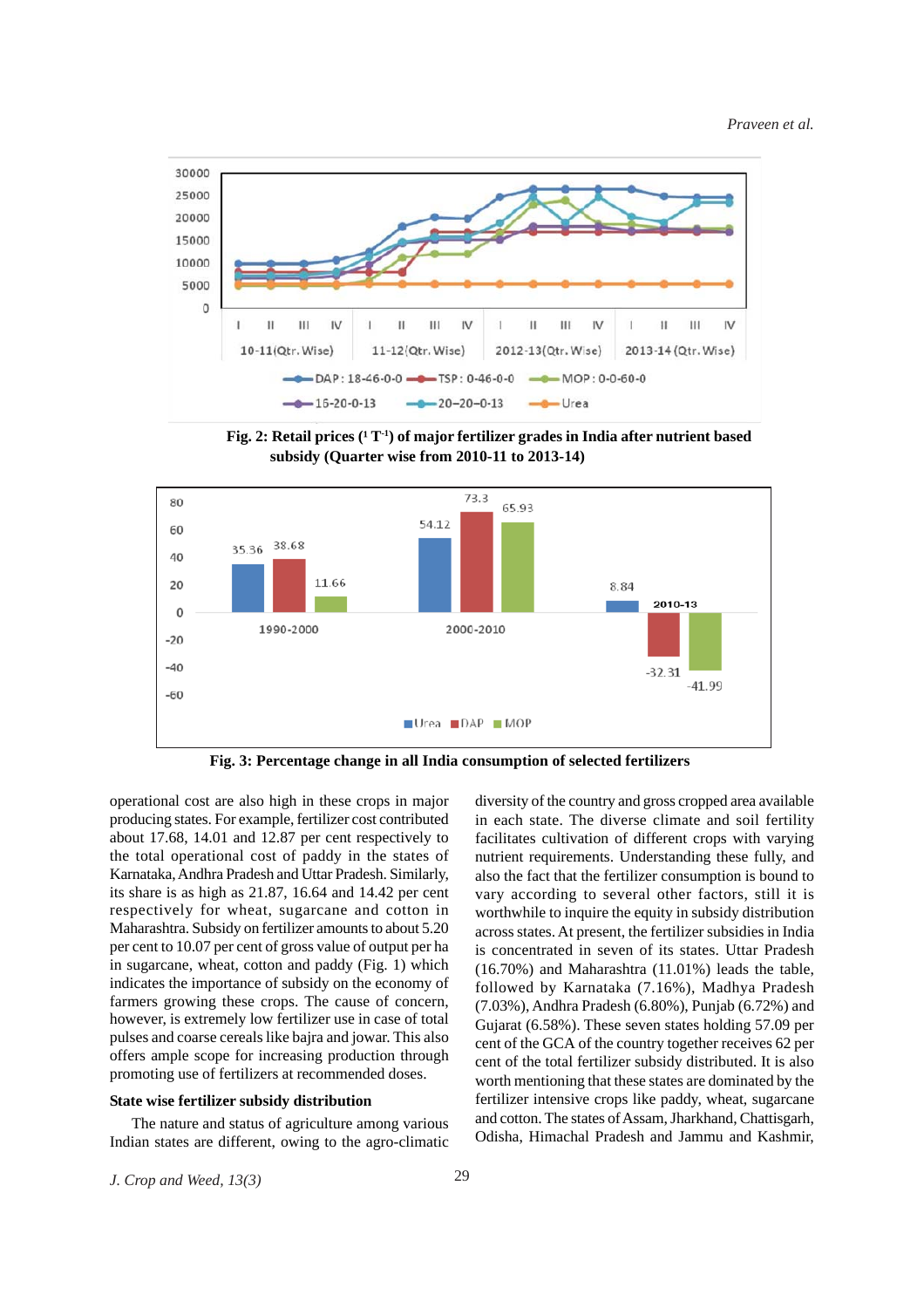Uttarakhand, Kerala and Tamil Nadu together receives a share of less than 12 per cent in comparison to their 15 per cent share in GCA. The states in disadvantageous position however are the ones like Rajasthan and Madhya Pradesh since they receive much lesser share in subsidy in comparison to their share in GCA. In contrast to this Uttar Pradesh, Andhra Pradesh, Punjab, Haryana and Telangana benefits through greater subsidy share than share in GCA. Most other states receive subsidy almost equal to their share in GCA. Subsidy incidence ha<sup>1</sup> GCA is highest in the states of Andhra Pradesh, Punjab, Telangana and Haryana, and lowest in Rajasthan, Maharashtra, Chhattisgarh and Madhya Pradesh. Whereas, Rajasthan, Jharkhand, Assam and Madhya Pradesh has very less fertilizer subsidy ha<sup>-1</sup> of cropped area compared to other states. Similar result was reported by (Chand and Pandey, 2008). While formulating new fertilizer policy, emphasis to be given to achieve convergence in fertilizer subsidy across states, so that production potential of these areas are harnessed to greater extent.

#### **Farm size wise fertilizer subsidy distribution**

A comparison of incidence of fertilizer subsidy on different farm categories for the years 2006-07 and 2011- 12 are presented in the table 6. Subsidy amount of Rs. 12.11 distributed for a kilogram of fertilizers in the year 2006-07 increased to about Rs. 29.75 in the year 2011- 12. These figures were attained from the values of total fertilizer subsidy distributed and total fertilizer consumption in the respective years. Similarly, the subsidy ha<sup>-1</sup> increased from  $Rs.3282.81$  to  $Rs.3888.77$ during the same period for all farm groups taken together. The ratio of subsidies to all farm groups and the per ha fertilizer subsidy received by different farm groups indicated better values for marginal and small famers compared to the larger ones. Share in total fertilizer consumption and fertilizer subsidy ha<sup>-1</sup> is inversely related to the farm size (Sharma and Thaker, 2009). Between 2006-07 and 2011-12 even though the per ha subsidy increase for all the farm categories, marginal farmers able to improve the ratio of subsidies received per ha to all farm groups from 1.23 to 1.44. The above figures provide evidence of existence of fair degree of equity among farm categories.

#### **Nutrient based subsidy**

Nutrient Based Subsidy (NBS) Scheme was introduced in the year 2010 to hold the rising central subsidy for fertilizers and to ensure the balanced application of fertilizers. As per this policy (which was applicable for decontrolled P and K fertilizers), the fertilizers namely DAP, MOP, NPKS complexes, MOP, TSP, Ammonium Sulphate (AS) and Single Super Phosphate (SSP) are provided to the farmers at subsidized rates based on the nutrients (N, P, K and S) contained in these fertilizers. Additional subsidy is also provided for the fertilizers fortified with secondary and micronutrients as per the Fertilizer Control Order such as Boron and Zinc. Urea however still remains as a statutorily controlled fertilizer and the price is fixed by government. The subsidy in respect of non-urea fertilizers under NBS are fixed on annual basis based on their nutrient content.

Even though the NBS is a relatively new scheme, and its impact will only show up in a longer time period, it could not show any hint regarding curtailing subsidies towards fertilizers. Fertilizer subsidy which was Rs. 640.3 billion in 2009-10 before the introduction of NBS, reached Rs. 658.4 billion in 2010-11 on the year of its introduction. It further increased to Rs. 705.9 billion in 2012-13, Rs. 712.5 billion in 2013-14 and Rs. 729 billion in 2015-16 (budget estimate). Effect of the scheme was also visible in fertilizer prices, with the price of DAP increasing from 10000 tonne-1 to 22000 tonne-1 between 2010 and 2013 (Fig. 2). Price of MOP increased fromRs. 5000 tonne-1 to 16000 tonne-1. Price of urea remained unaffected (since it is controlled). Consumption of P and K fertilizers reduced after the implementation of NBS (Table 7). Between 2010 and 2013, consumption of urea increased by 9 per cent, whereas that of DAP and MOP decreased by 32 per cent and 42 per cent respectively (Fig. 3). Overall consumption of fertilizers which had reached the peak in 2010-11 with a value of 28 million tonnes decreased continuously to reach 24 million tonnes in 2013-14. The nutrient imbalance in soil also got worsened after the implementation of Nutrient Based Subsidy. The N:P:K ratio which was 4.7:2.3:1 in 2010- 11 worsened to 8.2: 3.2:1 in 2012-13 and 8.0: 2.7:1 in 2013-14 (Fertilizer Association of India, 2015). Similar results were also reported by (Chand and Pavithra, 2015)

From the above study, it can be concluded that, fertilizer subsidy is growing at a faster rate (19.31%) than the total subsidy (16.45%) of the Central government (during 2001-2014). Our study indicated high inequality in crop wise and state wise distribution of fertilizer subsidy in India. Paddy and wheat receive more than half of the fertilizer subsidy. Farmers growing paddy, wheat, cotton and sugarcane are the prime beneficiaries of subsidy since these crops show high fertilizer intensity and fertilizer cost constitutes a major item in total operational cost of these crops. Major share in fertilizer subsidy (62%) goes to seven states: Uttar Pradesh, Maharashtra, Karnataka, Madhya Pradesh, Andhra Pradesh, Punjab and Gujarat. In terms of per hectare fertilizer use, the main beneficiaries of fertilizer subsidy turn out to be the states of Punjab, Haryana,